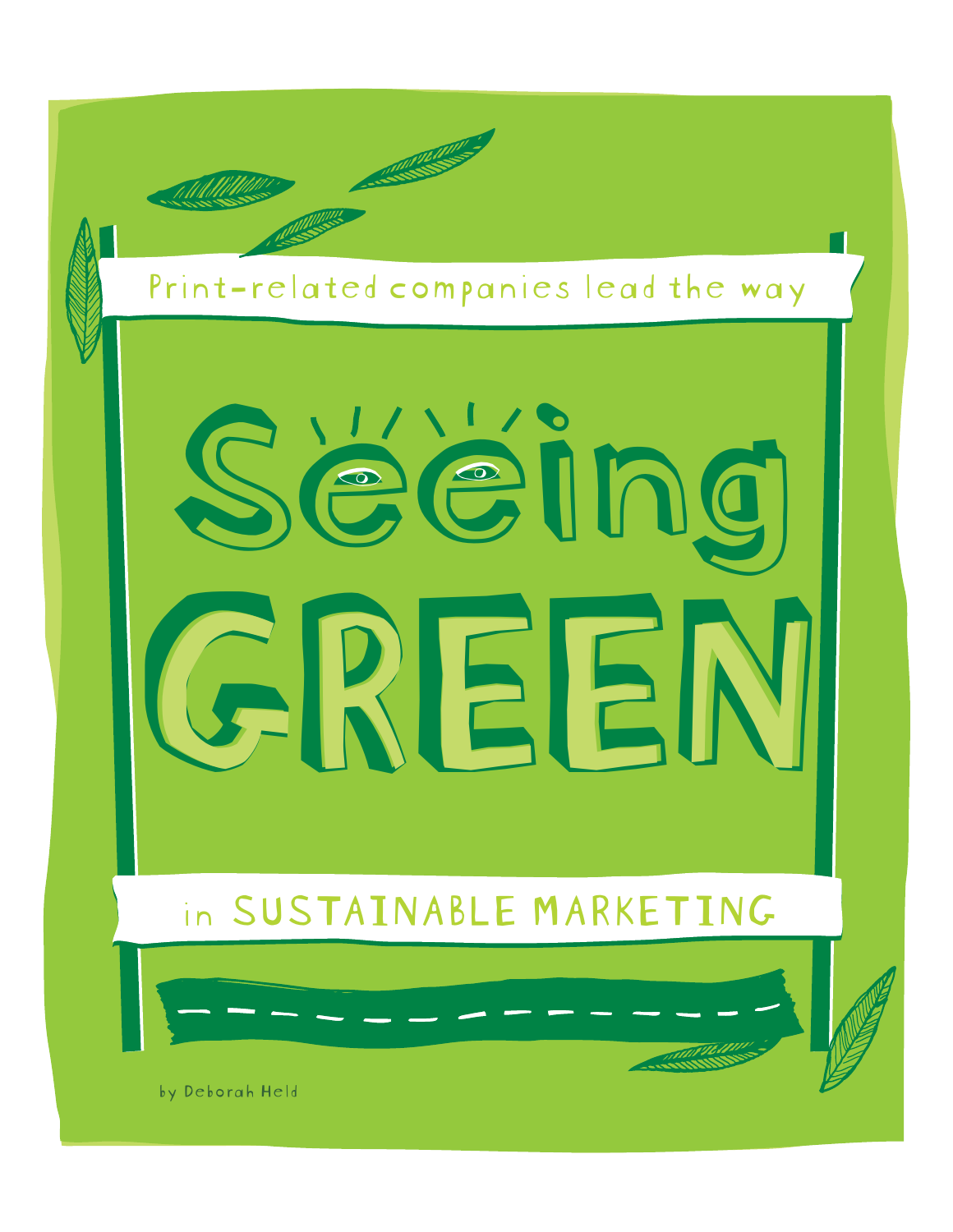## Today's decision-makers are seeing GREEN. That is to say,<br>I they are demanding greener, more sustainable practices in their marketing materials.

According to a 2009 study by Environmental Leader, seventy-four percent of respondents considered Internet marketing to be their No. 1 method for marketing sustainably, followed by 49.8 percent who invested their marketing dollars in greener print materials.

Clearly these decision makers—and others among them—are not aware that the printing industry has been leading the way for decades in the sustainability and renewable resource movement. While most know that the print industry utilizes renewable resources such as paper and vegetable-based inks, it's likely that too many don't know that there are inks that can be remade into alternative fuels and even cement building materials; washes that can be recycled into reusable chemicals; pulp waste that helps lay down roads; or even that paper actually helps forests stay alive.

If more potential customers knew about our industry's cuttingedge resourcefulness, surely printing would be the No. 1 method marketers turned to for their most environmentally conscious marketing ideas.

*Georgia Printer* provides the following look at just three examples of sustainable companies that make choosing print the very best choice for most any "green-eyed" customer.

## STONE ENVIRONMENTAL

www.stoneenvironmentalservices.com www.inkwastedisposal.com

At Sarasota-based Stone Environmental, no material goes to waste. The company manages the disposal of nearly every type of printers' ink (specialty, offset, flexo, letterpress, UV/EB, graphic arts coating, gravure, ink jet, screen, head set, rubber and waterbased inks) and turns it into alternative fuel that is then converted into alternative building cement for roads, buildings and more.

Company founder Anna Milantoni has more than twenty years' experience with hazardous and non-hazardous waste products. (Her company does not deal with medical or radioactive waste.) She founded her company in 2001 with the idea of making waste disposal as simple as possible for her customers, which is why her website, www.inkwastedisposal.com, is printed on magnets and posted in the backs of printing shops nationwide. "We make it as easy as we can," she says.